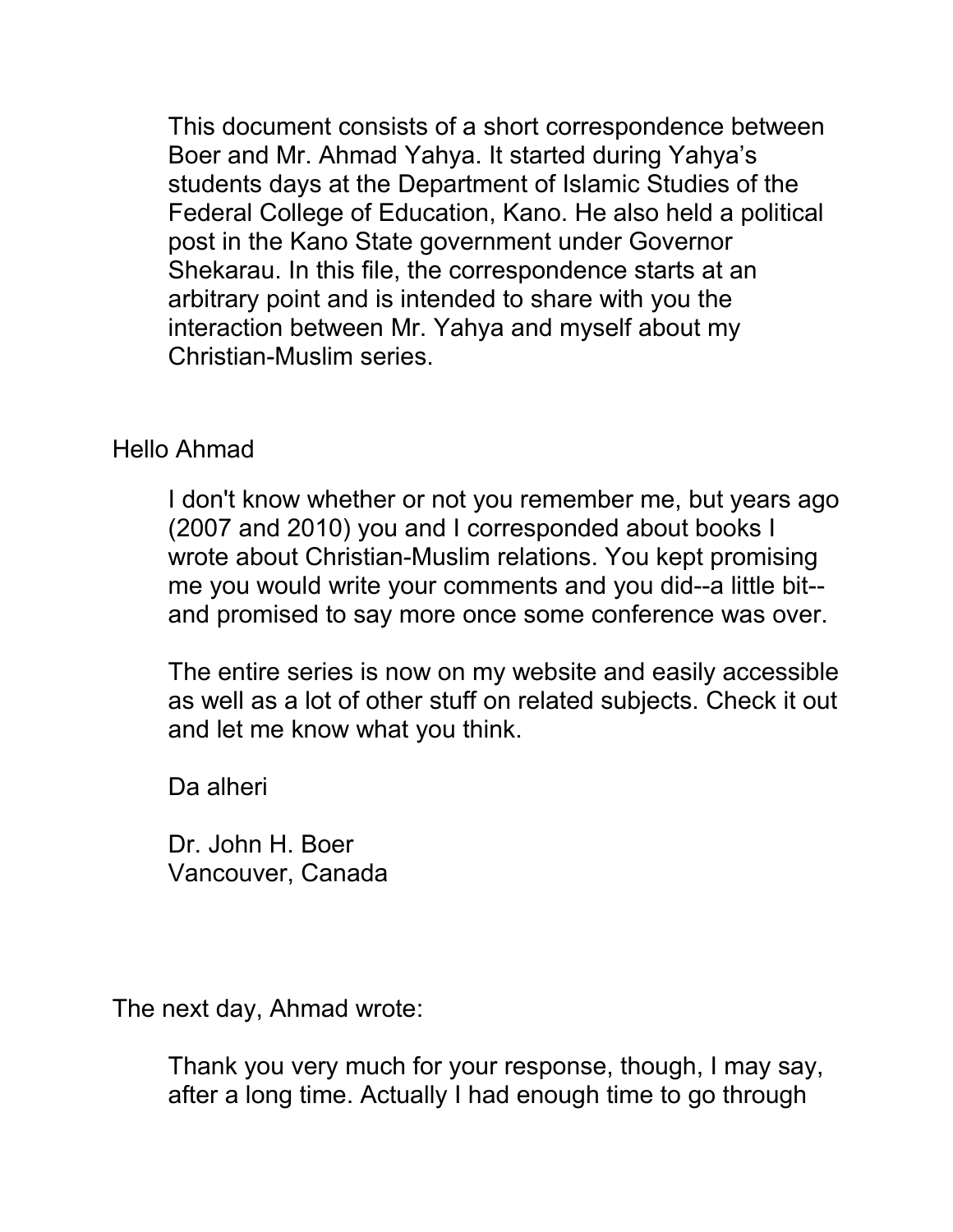your piece. I have to admit that I enjoyed it though there are many areas i totally disagreed. I was in the middle of giving my own comments and observations when a conference came up which forced me to concentrate on my paper. Sir, my major observation is that you should have consulted the scholars on issues that are strictly religious, and not ordinary people who may not be knowledgable enough to speak for Islam. I will send you my full comments in a couple of weeks, because I consider knowledge as a trust and truth as sacred as you also do. Thank you. My kindest regards.

Ahmad Yahya

Boer wrote in February, 2007:

As promised, I attach a couple of chapters of vol. 6. This volume has not yet come out from the publisher, but I am expecting it any time. Hope you will enjoy reading it. You are free to comment and critique. I will appreciate that.

Ahmad wrote on February 22, 2007:

I will like to, ab-initio, express my invaluable appreciation over your kind gesture and your scholarly approach to issues. You really deserve my thanks. I received your project via attachment and will, God willing, go through it and render my own contributions. However, I will like you to bear with me because of the time constraints. It may take me sometime before I finish going through it. I have to wait for my salary in order to print it out as i have no personal computer set. But I assure you that I will do my best. Thanks.

Three years later, Boer wrote on April 19, 2010: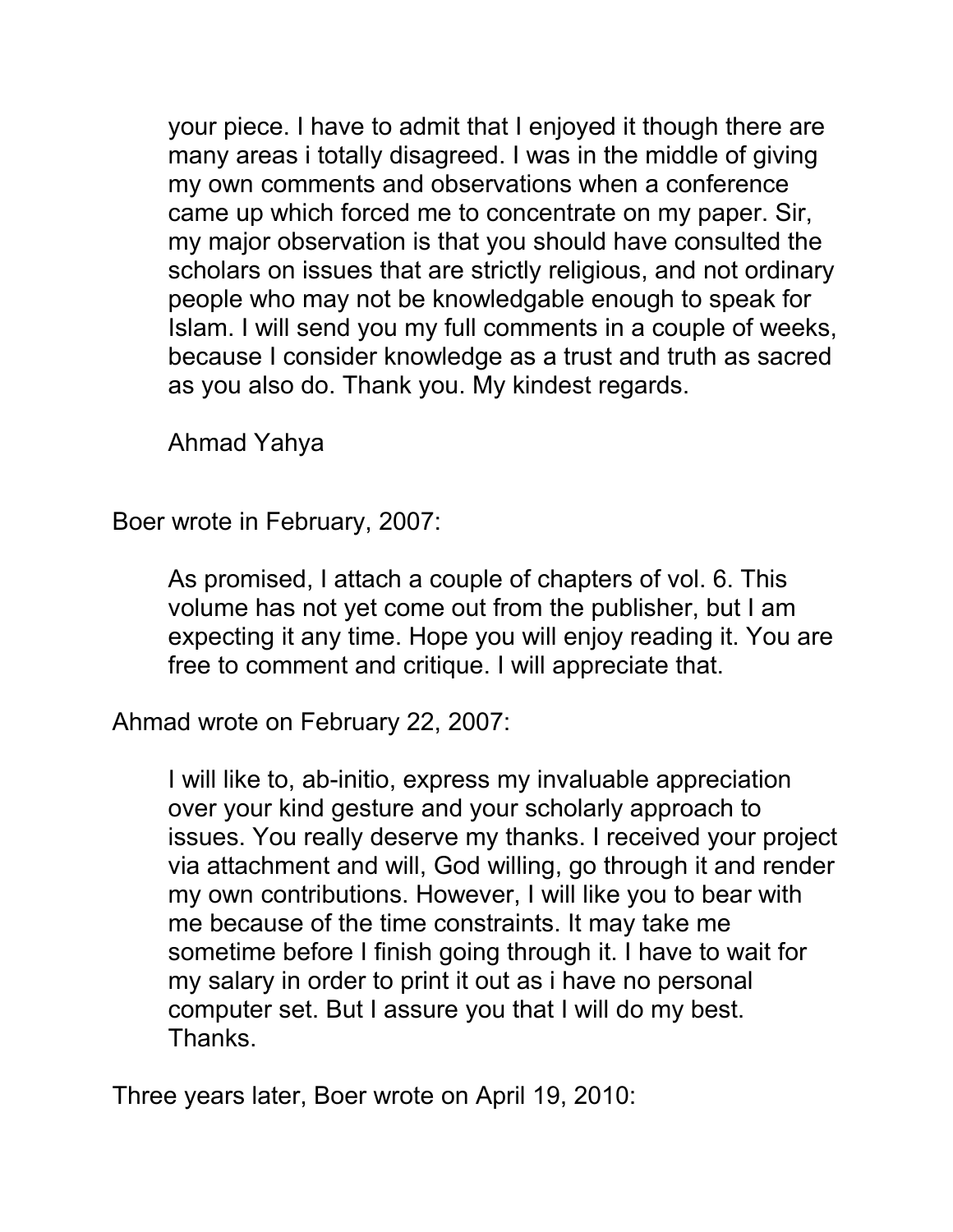It has been over three years since we last corresponded. I had sent you some of my work in digital form. You promised to read and to comment, but were too busy at the time. In the meantime, I have completed the series--eight volumes in all. I wonder if you ever did get around to reading the material I sent you. I did not get your reaction to it. If you check the info below in the signature, you will discover you can access the entire series as free e-books. Please try and let me know whether you succeeded.

In 2015, Boer wrote again: Hello Ahmad

> I don't know whether or not you remember me, but years ago (2007 and 2010) you and I corresponded about books I wrote about Christian-Muslim relations. You kept promising me you would write your comments and you did--a little bit- and promised to say more once some conference was over.

> The entire series is now on my website and easily accessible as well as a lot of other stuff on related subjects. Check it out and let me know what you think.

Da alheri

John H. Boer Vancouver, Canada

On Aug 25 2015, Ahmad wrote:

Dear Sir.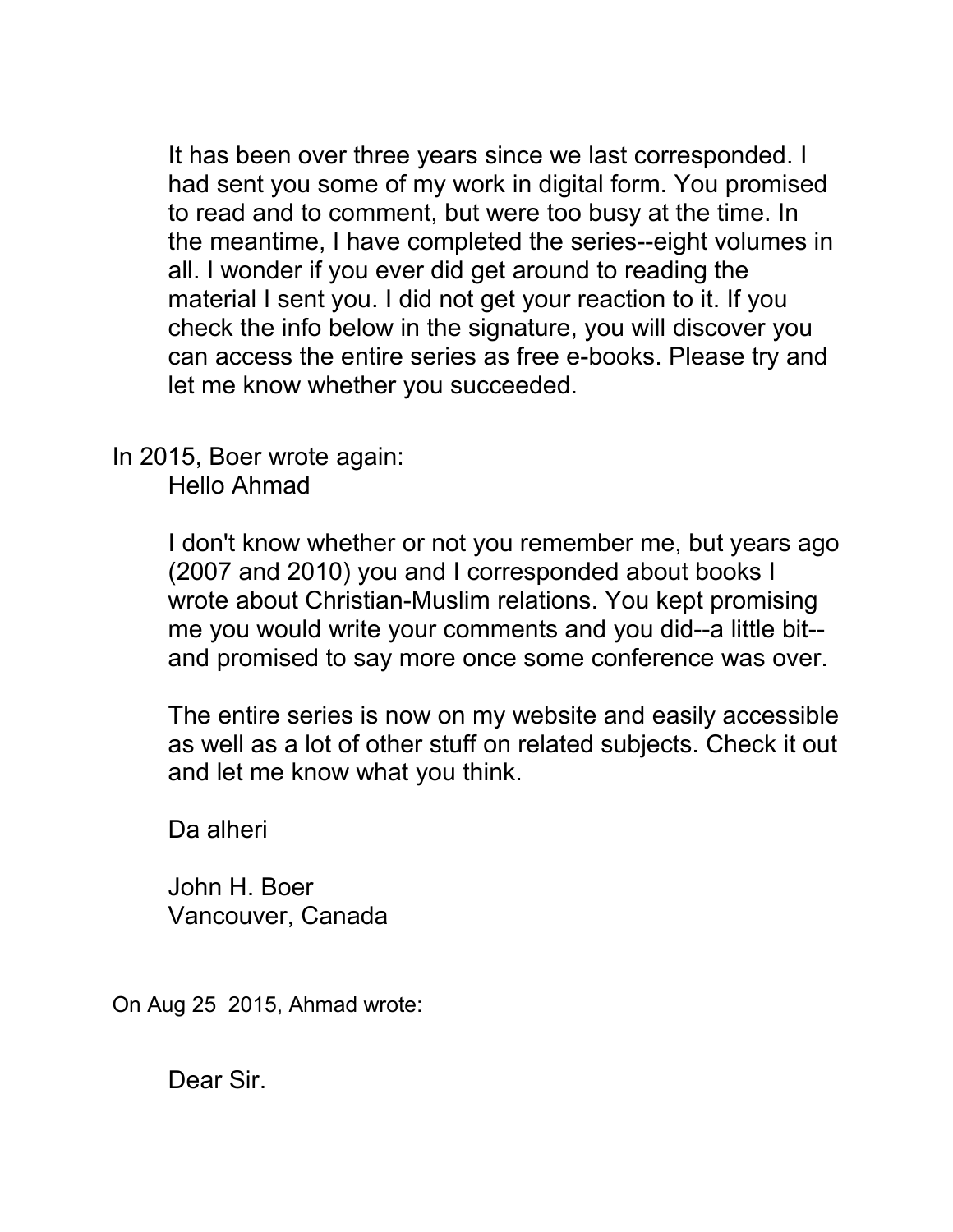Thank you for the reminder.

If I can remember clearly you sent a chapter of your then proposed work about the quest of Shari'ah in northern Nigeria to me, asking thereof to assist you in edification. That was sometime between 2007 and 2009. You even quoted from my article under the title: *Between an invading centre and a marauding periphery…* I then promised to get back to you after a conference I was then preparing to attend. However, when I was going through the chapter, my Head of Department purchased the volumes you authored in which the article you sent to me formed a chapter. Seeing that I concluded that there would be no point in further going through the article as the volume was already out. I made my observations then among which is your consulting non scholars on matters that affect the crux of Islam and eliciting information from those whose areas of specialization is not Islam at all, though they may be Muslims by faith. There are many. In spite of this I find your work revealing and informative. I will endeavour to carry on with my observation if you will not mind.

Thank you

**Ahmad Yahya Department of Islamic Studies Federal College of Education**

On August 26, 2015, Boer wrote:

Hello Ahmad

I am so delighted that we are back in touch with each other.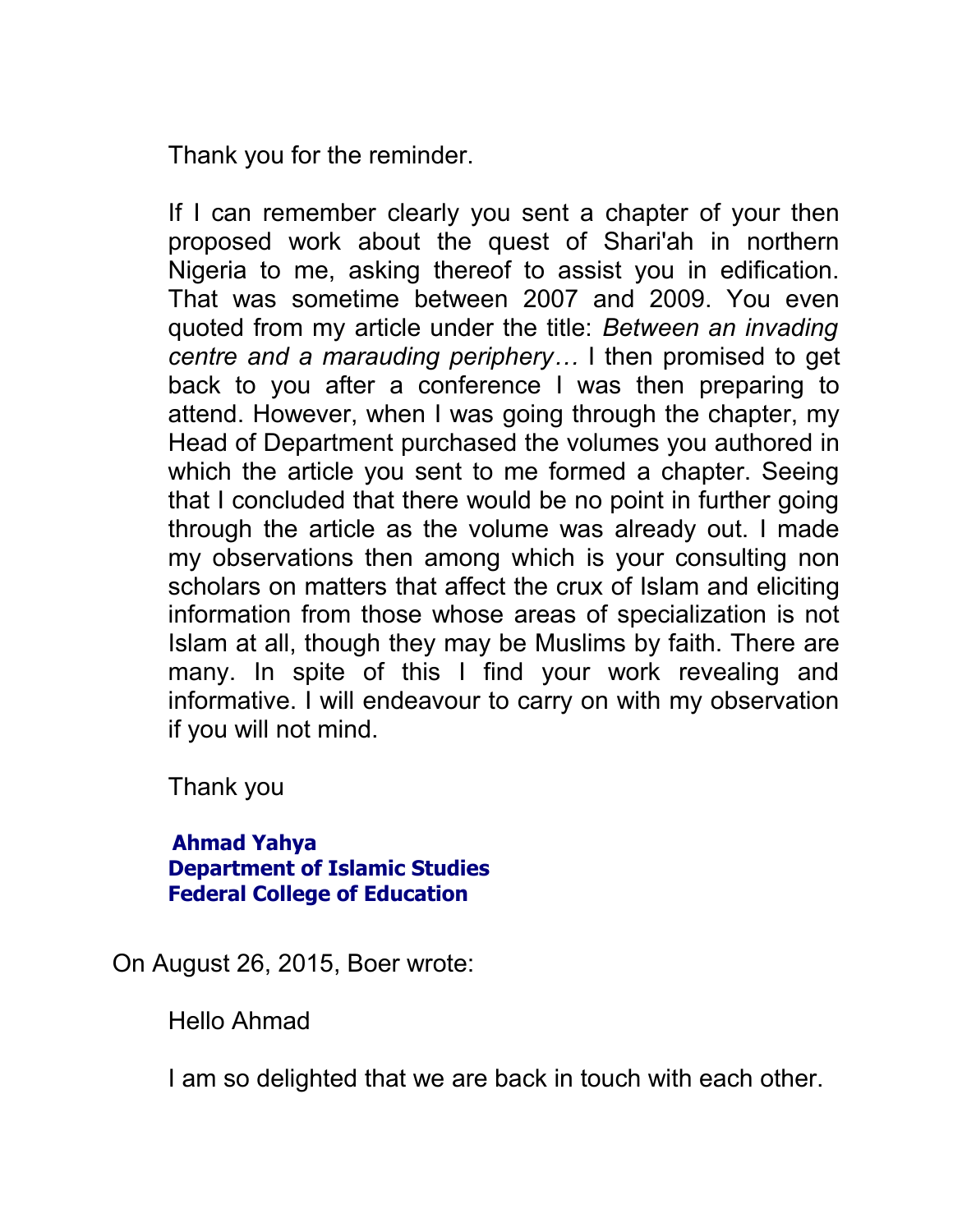I hope that things have gone well for you during the intervening years.

I will love any kind of comments/evaluation from you about my series. You have made me think seriously whether my conscious choice of including a heavy dose of nonspecialists was wise, but it's too late to change. Of course, there are plenty of specialists as well.

The project is about relationships between the two religions, as they actually are on the ground, as their adherents deal with each other on the ground, not first of all on books and ideas.

I do wonder what your Dept Head thought of the series. And what of other students in your dept?

I am currently in the process of placing the entire series on my website (see below), but not only the series as it appears in paper, but also the appendices that are not in the books as well as some of the research files—hundreds of pages, if not thousands. So, a considerable enrichment.

Since you are still associated with that College, I surmise you must be on the faculty now? And have you done any writing that you could share with me? I would be delighted to read it.

Finally, what are your thoughts about Boko Haram? Do you see any end to their terror? Is the Fed Govt doing anything serious about them now? The term "Boko Haram" has now become an international term, probably the only Hausa term to have so made it.

Okay, long enough for a chat. I look forward to your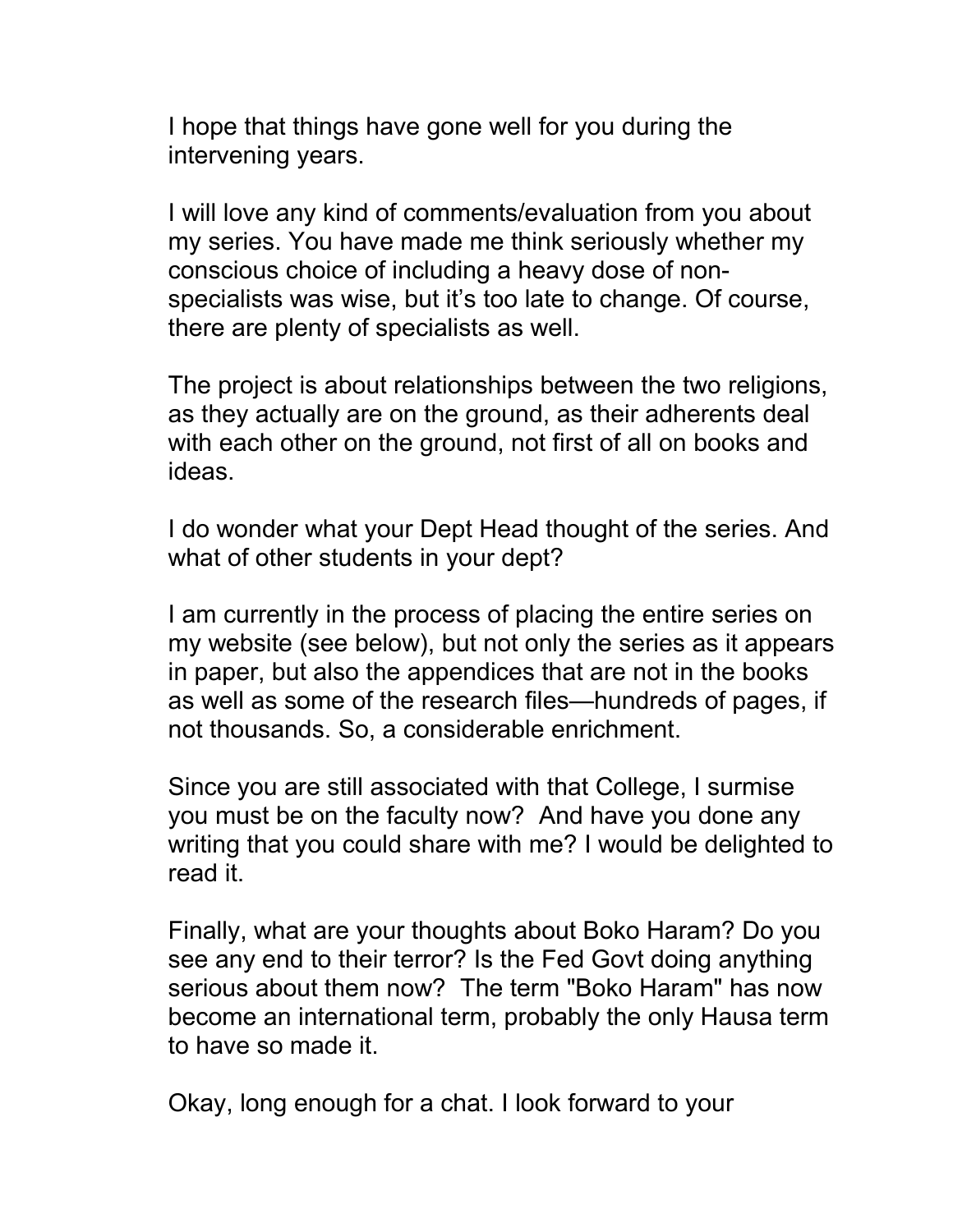response. I would like us to relate to each other as friends. Among other things, that means you are free to use my name without titles. I believe that both our religions in their depth prefer humility and simplicity to *dogon Turanci.*

John

.

On August 26, 2015, Ahmad wrote:

## Dear John

I am also delighted for our reunion after more than half of a decade.

Despite the fact that your series serves as eye opener for both teachers as well as students in the department, there appear to be some gaps which I suggest you find time to fill. The observation I made happens to be among the major ones. If on matters that affect Christianity you consult specialist in the faith you should also do the same on issues that affect Islam. This will help you substantially in striking a balance which both adherents and non adherents of the two faiths will find it comfortable to consume.

At this juncture I am glad to make it clear that you have apparently done your best to be objective in both your descriptions as well as interpretations of events on the ground.

With regard to my article I sent you, you only referred to it once (I will try to remember the chapter) over which I am proud because of the value of your series and their scholarship aroma.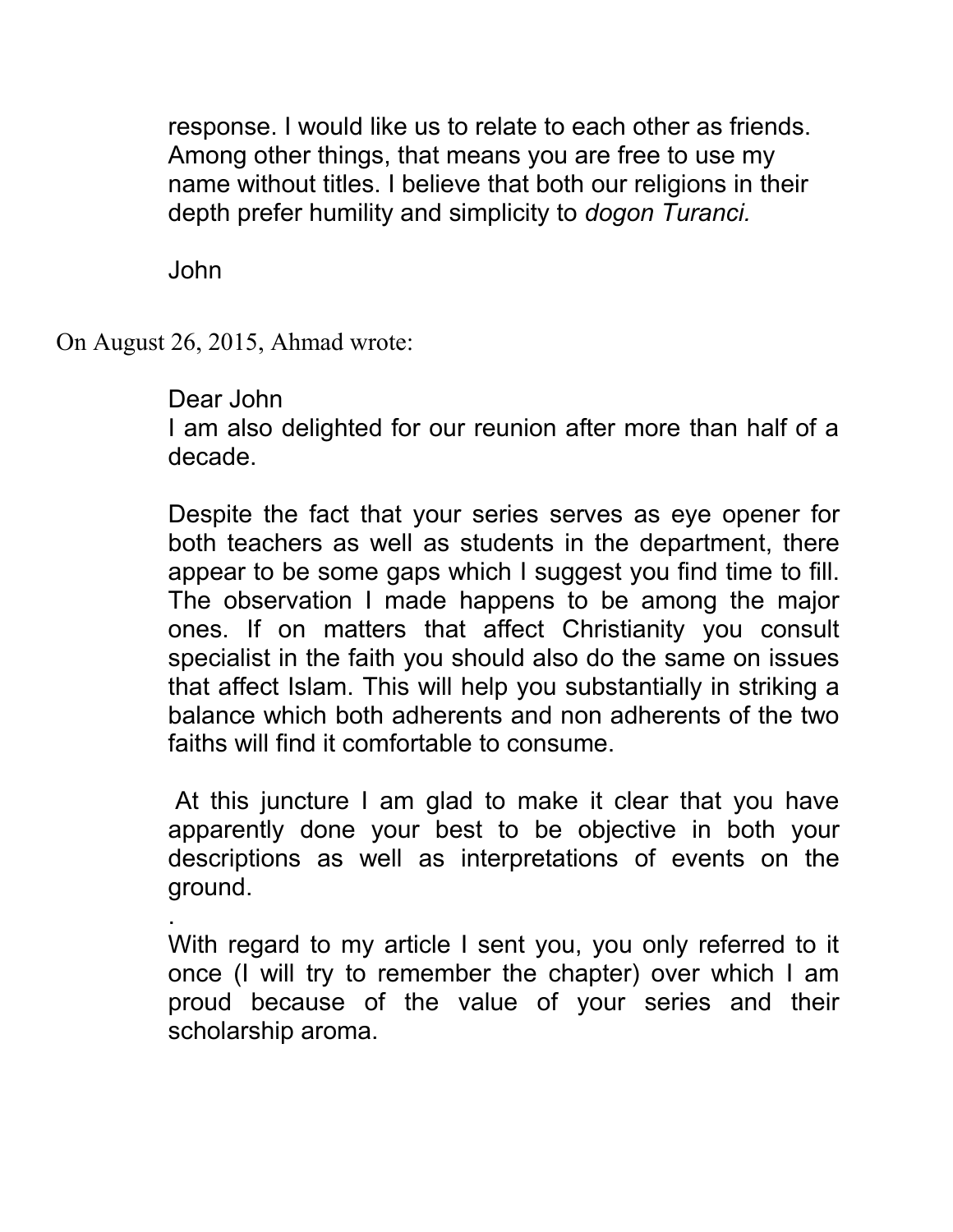*Boko Haram*, as I see it, is no more than an end result of the aggressive and intolerant attitude of the Saudi brand of Islam. Products of Saudi universities here hardly assimilate on their return. They tend to look down on anything local and regard all Muslims in their localities as those who are spiritually handicapped as well as lacking in strong faith. The first leader of Boko haram, who was killed in 2009, was a well-known student of a prominent Wahhabi scholar.

The emergence and entrenchment of *Boko Haram* is further facilitated by the abject poverty, squalor and total governmental neglect which the entire Northern part of Nigeria has been subjected to by its own people who happened to enjoy several key positions in the government for several years. My college was attacked in the daylight last year out of which I narrowly escaped. A number of staff and students were killed or injured. One of the Boko Haram members, during interrogation by the local people, revealed that for every man they killed they are paid an amount ranging between hundred and twenty to two hundred thousand naira. Matters became worse when they formed a coalition garnered from Niger, Chad and Cameroon.

Nigeria, as any other country in the world, is finding it difficult to engage in unconventional war with a faceless enemy. You can never tell who they are. They now devised a strategy in which they kidnap children, indoctrinate them and then send them back to their various communities with explosives with which they kill themselves and those around them.

Finally, I don't know if my writings may be of any interest to you. I write on Muslim women and the issue of inheritance, Muslim architecture in Hausaland, Tsangaya educational system, etc. I also venture into clinical ethics and the extent to which, more than two hundred years ago, in hausaland,